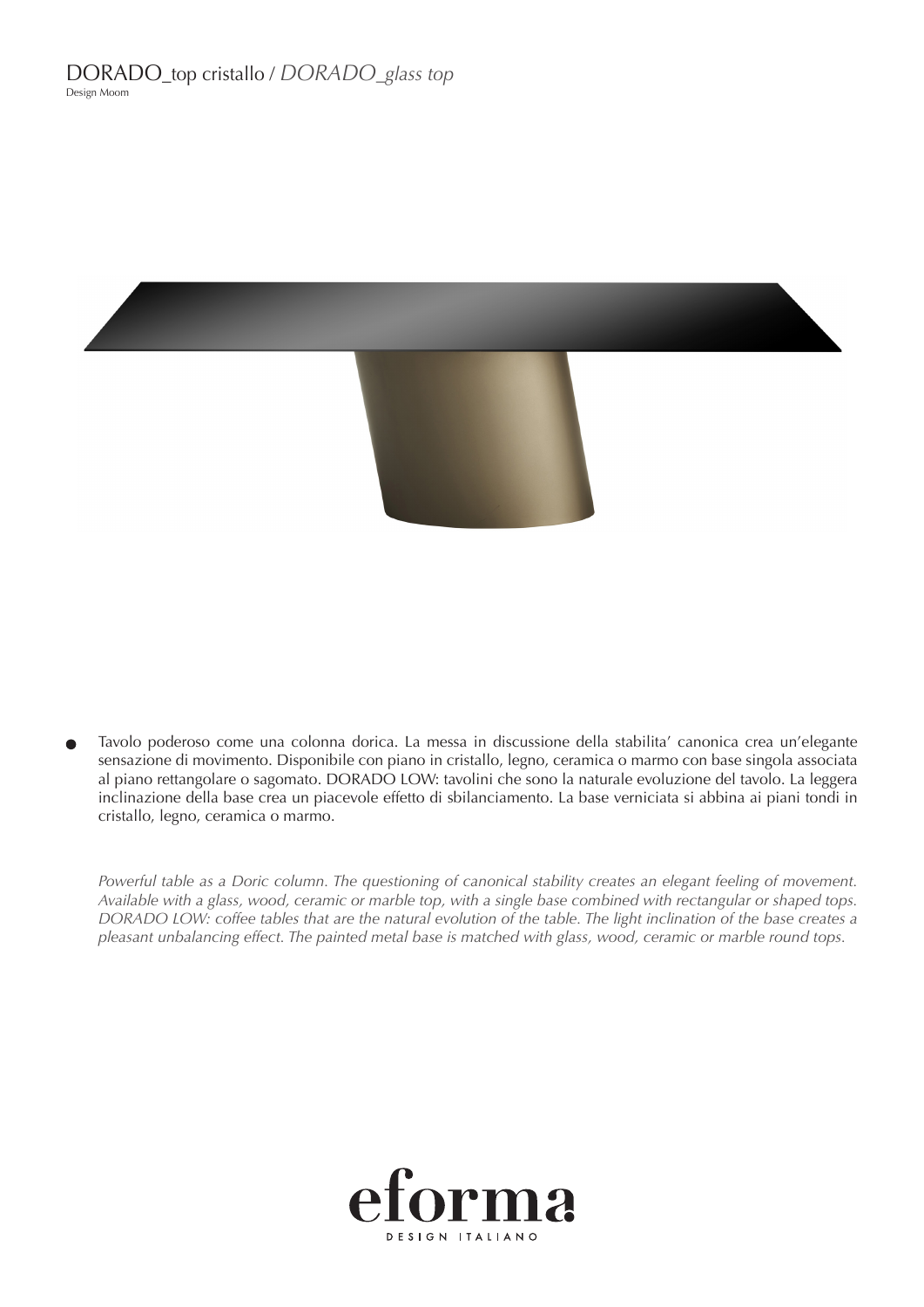DORADO\_top cristallo / *DORADO\_glass top* Design Moom





1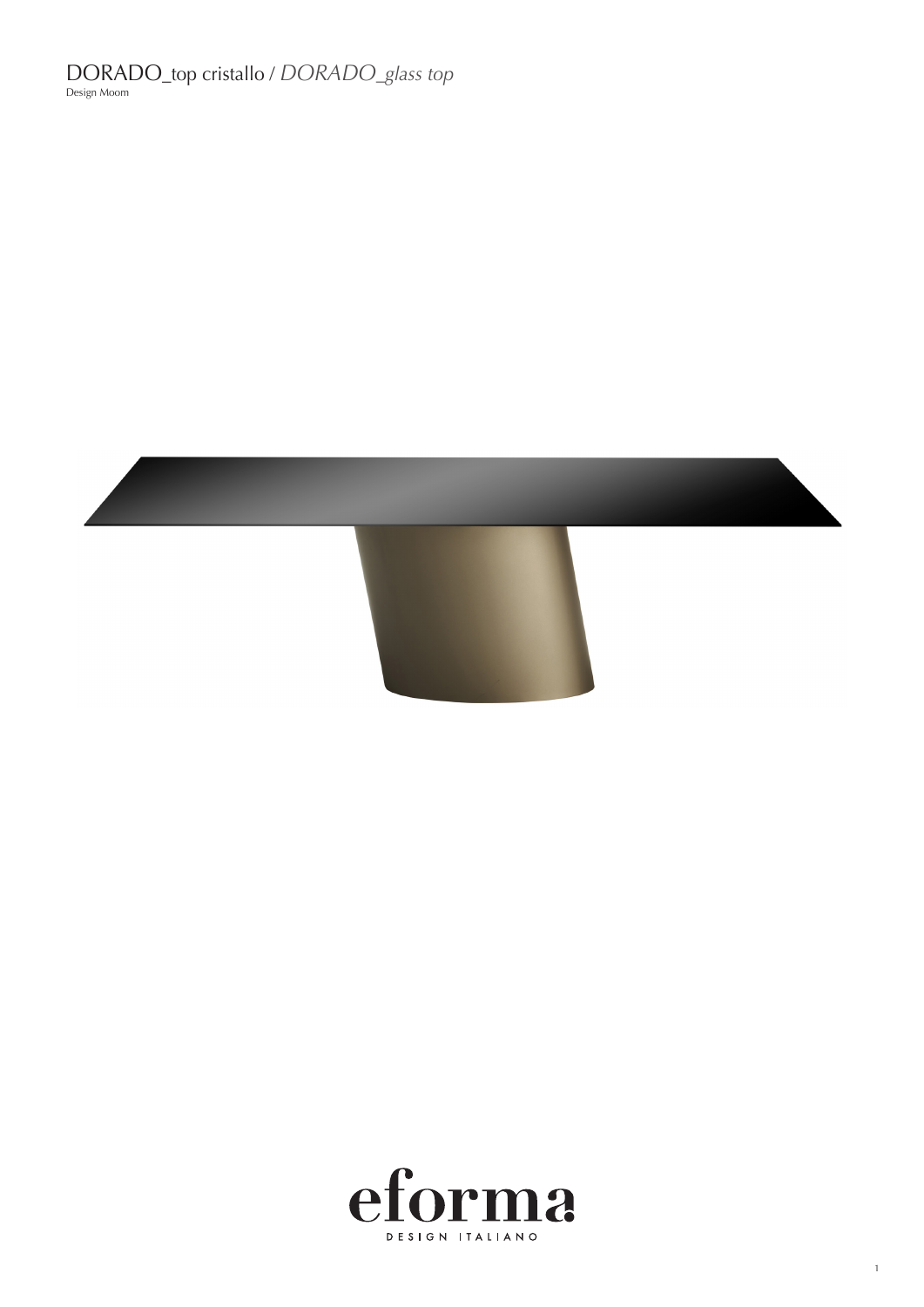## **Informazioni tecniche** / *Technical informations*

**Descrizione tecnica /** *Technical description*

Tavolo con base in metallo verniciato e piano in cristallo temperato verniciato nero lucido, spessore 12 mm. I piani 240x120, 300x120 e 320 x130 hanno spessore 15 mm.

*Table with painted metal base and top in tempered glossy painted black glass, 12 mm thickness. Top size 240x120 and 300x120/320x130 have a thickness of 15 mm.*

#### **Dimensioni e imballaggi /** *Dimensions and packaging*



| Misure CM / Size CM |             | <b>Packaging</b>                   |
|---------------------|-------------|------------------------------------|
|                     | 200x106x75h | $3 \text{ box} = 0.60 \text{ m}^3$ |
|                     | 200x120x75h | $3 \text{ box} = 0.62 \text{ m}^3$ |
|                     | 240x120x75h | $3 \text{ box} = 0.65 \text{ m}^3$ |